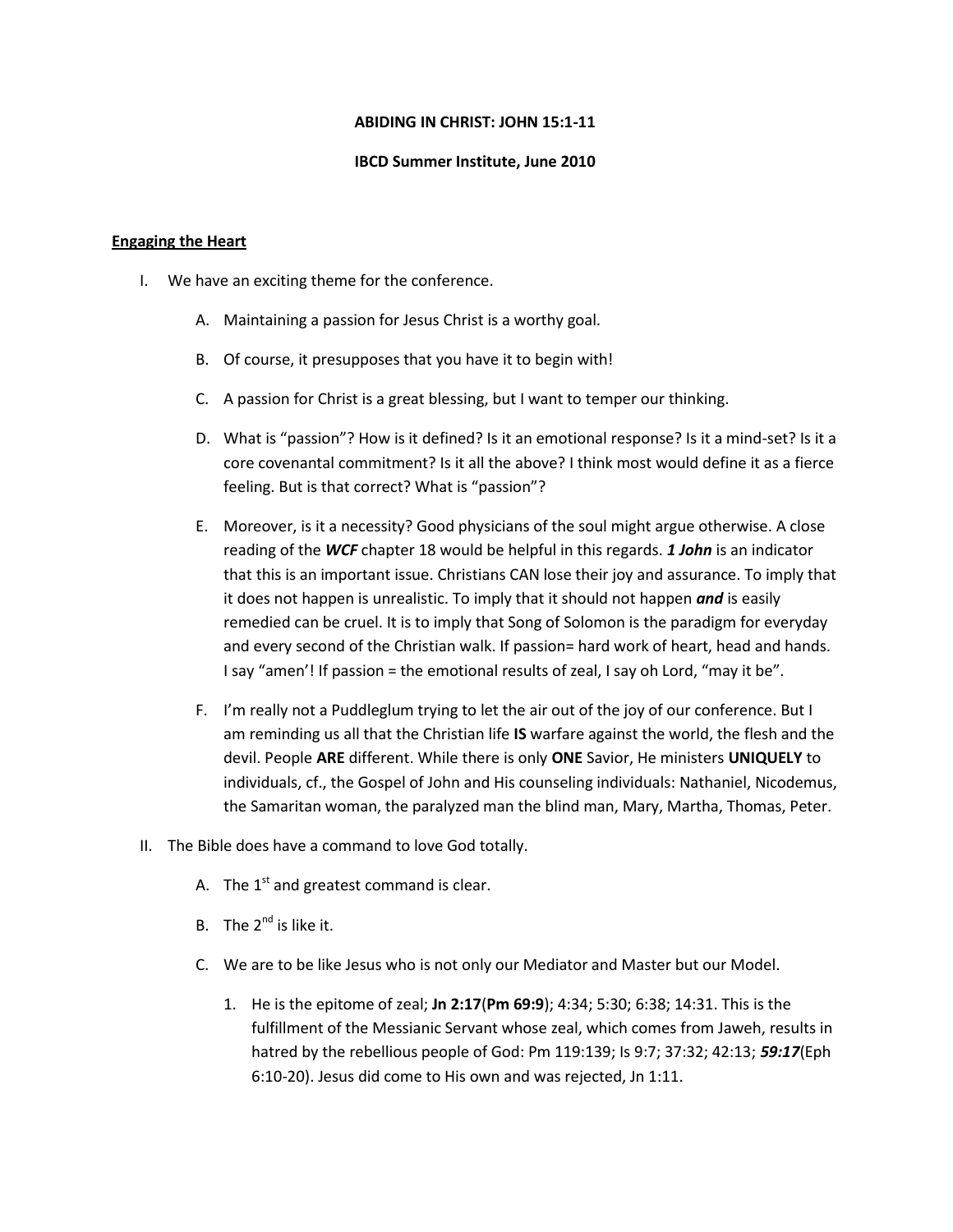- 2. We need to maintain our  $1^{st}$  love as He maintained His love of the Father: Rev 2:5.
- D. The closest we come to a specific command for "passion" is in the concept of zeal.
	- 1. We are told by Paul in Rom 12:11 **NOT** to be slothful in zeal: σπουδή= earnestness, diligence, eagerness, zeal, effort, but **FERVENT** in spirit, serving the Lord. The word fervent is ζέω= to boil. Acts 18:25 says that Apollos was fervent in spirit. (This probably means fervent by the Holy Spirit).
	- 2. We see Pm 69:9 fulfilled in Jesus, Jn 2:17. This is amidst much suffering. The *emotions* of Jesus differed in cleansing the Temple and in the Garden cleansing His people! The constant always was, *not* my will *but* yours be done.
	- 3. We need to avoid false carnal zeal: Rom 10:2; Phil 3:6.
- E. What is clear are the biblical instructions to persevere in the Christian walk.
	- 1. You can see this in Eph 4:17-13 on progressive sanctification.
	- 2. You can see this in Eph 6:10-20 in the Spiritual armor.
	- 3. You can see this in Phil 3 in the pressing on.
	- 4. You see this in Hebrews in the not going backwards.
	- 5. You see it in 2 Pet 1:3-15 in adding spiritual growth to the foundation of faith in Christ.
	- 6. You see this clearly in John 15:1-11 where Jesus Himself addresses this issue.
- III. Jesus tells us He is the Vine: John 15:1-11.
	- A. Understand John's purpose in writing the gospel.
		- 1. Jn 20:30-31: that you might believe in Jesus and have life.
		- 2. John's evidence: 7 signs; the Wonderful Counselor's knowledge of humans' hearts; the Other Counselor's application of the work of Jesus, why Jesus is the Messiah though rejected by His own, etc.
		- 3. **N.B.**, the apostle John wrote this prior to 70 A.D. and probably from Ephesus in Asia Minor with several sub-points under his main evangelistic theme.
	- B. Understand the flow of the book.
		- 1. Chapters 1-12: the signs and His rejection by His own people.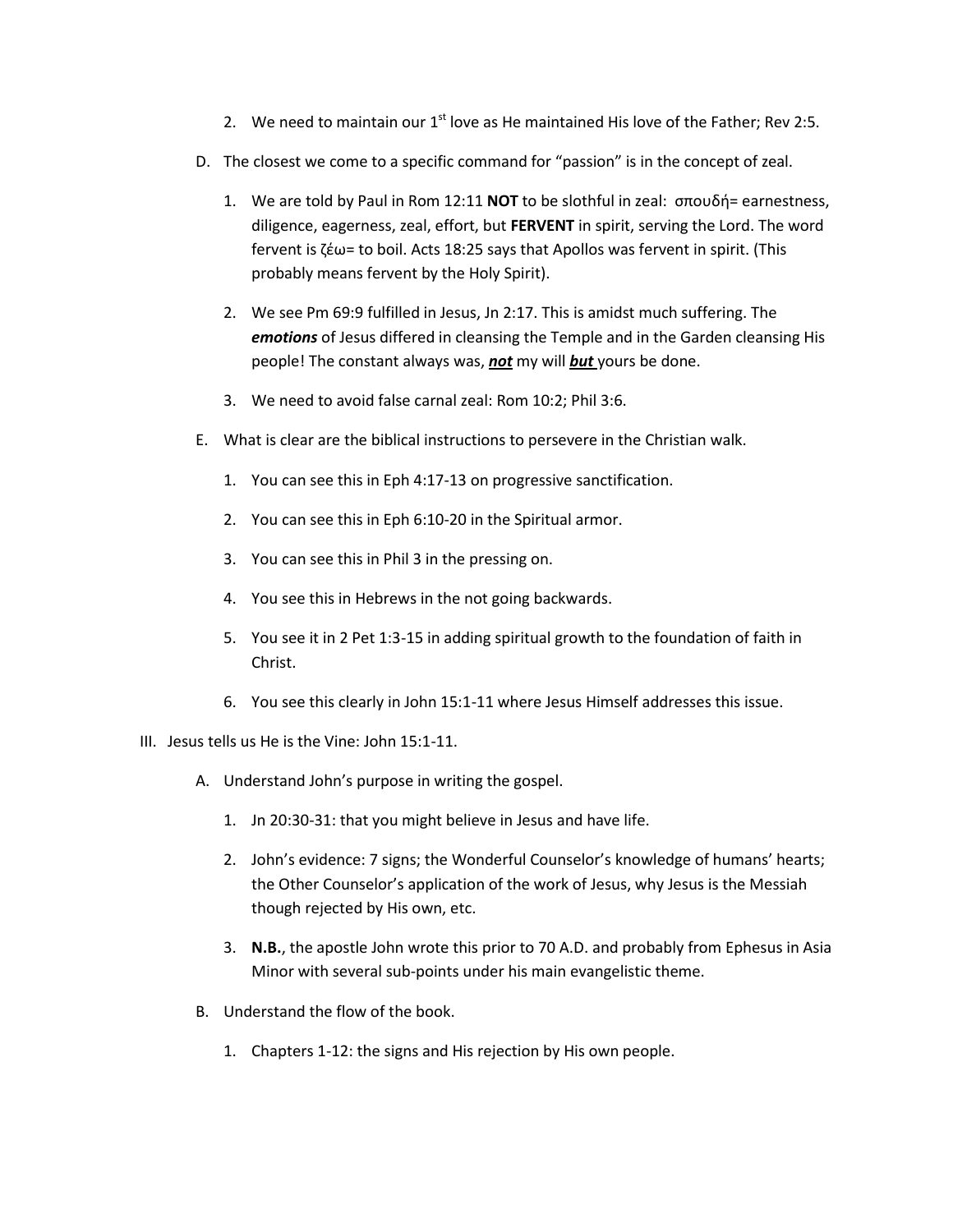- 2. Chapters 13-17: the preparation of the disciples to receive the Other Counselor and His /their work.
- 3. Chapters 18-20: the betrayal, trials, death and resurrection of Jesus.
- 4. Chapter 21: The restoration of the disciples, especially Peter, and the testimony of the absolute reliability of this gospel.
- C. Grasp the passage in its immediate context: Chapters 13-17.
	- 1. 13:1-20: Christ the humble servant as Mediator, Model and Master.
	- 2. 13:21-30: prediction of betrayal.
	- 3. 13:31-38: The New Commandment.
	- 4. 14:1-14: The Way, the Truth and the Life.
	- 5. 14:15-30: The Other Counselor continues the Wonderful Counselor's ministry to the apostles.
	- 6. 15:1-11: Our Text
	- 7. 15:12-17: peace in the midst of persecution.
	- 8. 15:18-16:4; the hatred of the world.
	- 9. 16:4-15: the increased effectiveness of the Holy Spirit in the gospel age.
	- 10. 16:16-33: sorrow becomes joy because Jesus overcomes the world.
	- 11. 17: Jesus' High Priestly Prayer.

# **Exposition of the Word**

- I. Jesus is the true vine, v 1.
	- A. The image is picked up from the O.T.
		- 1. The vine is Israel, Is 5.
		- 2. The vine is Israel as she comes to focus in the Messianic Servant of the Lord, Pm 80, cf., Is 53 etc.
		- 3. N.B., a large subtheme of the book is the rejection of the Messiah by Israel and the inclusion of the gentiles in the Vine, Jesus.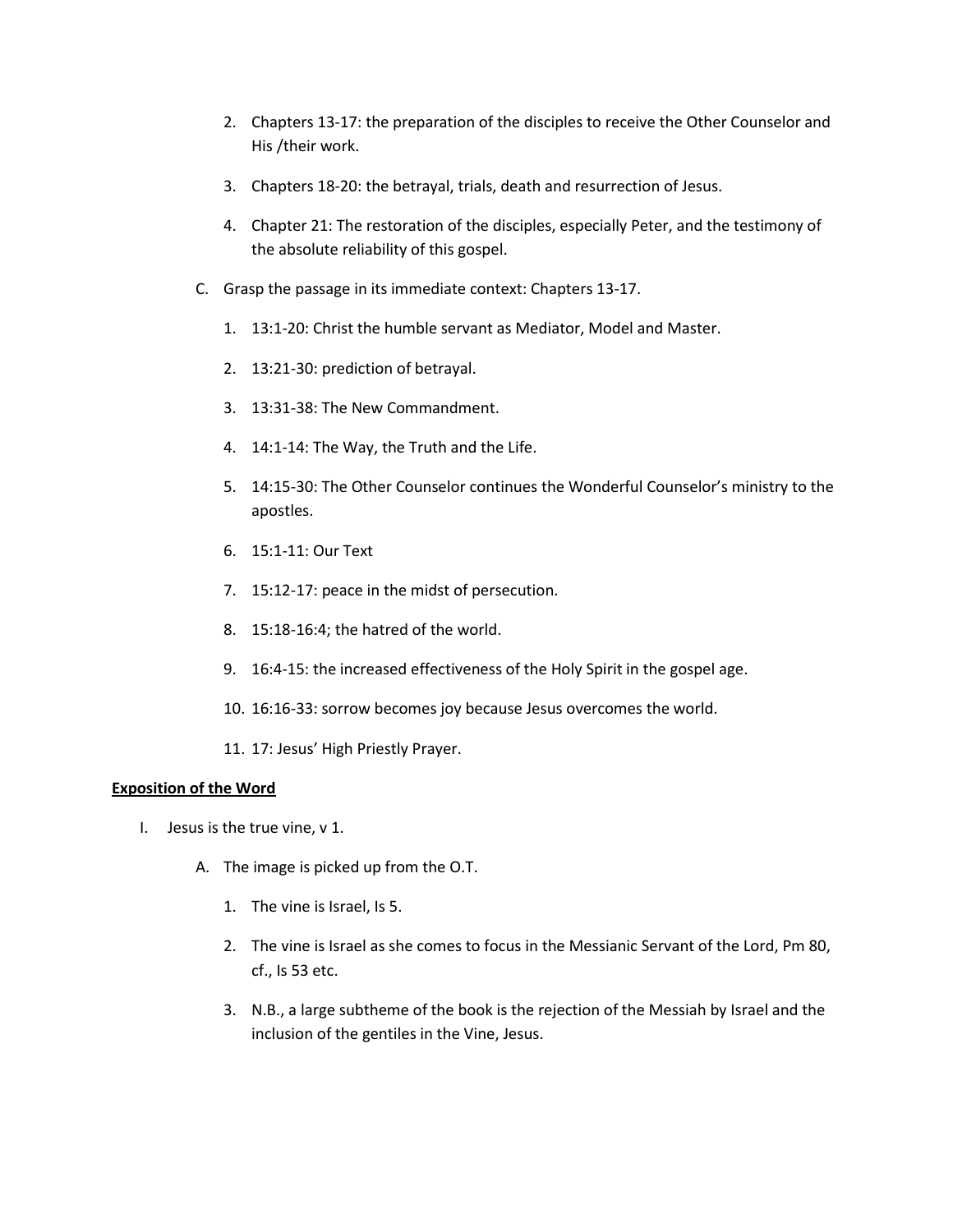- 4. Jesus is claiming to be the true Israel. He may have been pointing to the Temple mosaic. Jesus says He is the Messianic King and the true stock of Israel. True Jews are in Him.
- B. The image is explained and expanded by Jesus.
	- 1. The Father is the vinedresser, again picking up the theme from the Old Testament.
	- 2. The Son is the Vine.
	- 3. By implication, the Holy Spirit is the sap.
	- 4. The disciples are the branches.
		- a. Non-productive
		- b. Productive.
- II. The word of God is the source of life, growth and fruit, vv 2-6.
	- A. The Father uses the Word to cleanse or regenerate His chosen children. This is the *initial* cleansing referred to in Jn 13:1-11.
	- B. The Father prunes the branches. This is the *continuous***, convicting cleansing** referred to in the same passage.
	- C. The Word then produces fruit in the branches. This is the continual need for the Bible throughout the whole of life. The vine dresser is looking for fruit. The beauty of the vine/branches is a side benefit! The church is not merely an ornamental vine!
- III. Love and the Word are symbiotic partners, vv 7-10.
	- A. You must "abide" in Christ. You must trust, rest in, rely on the Person and work of Christ.
	- B. Remembering, relying on and responding to the words of Christ are the functional equivalent of abiding.
	- C. Prayer centered in the words of Christ is the core connection to Christ. You must know and do His Word in conscious dependence on and fellowship with Him.
	- D. The parallel could not be clearer: Jesus loves the Father, therefore He keeps the Father's Word. Thus, He experiences the Father's love as He prays and experiences the Father's fellowship and answered prayer. We are to relate to Jesus as He relates to the Father.
- IV. The Word and love of Jesus produces joy, v 11.
	- A. Thus, the words of Jesus produce a full joy.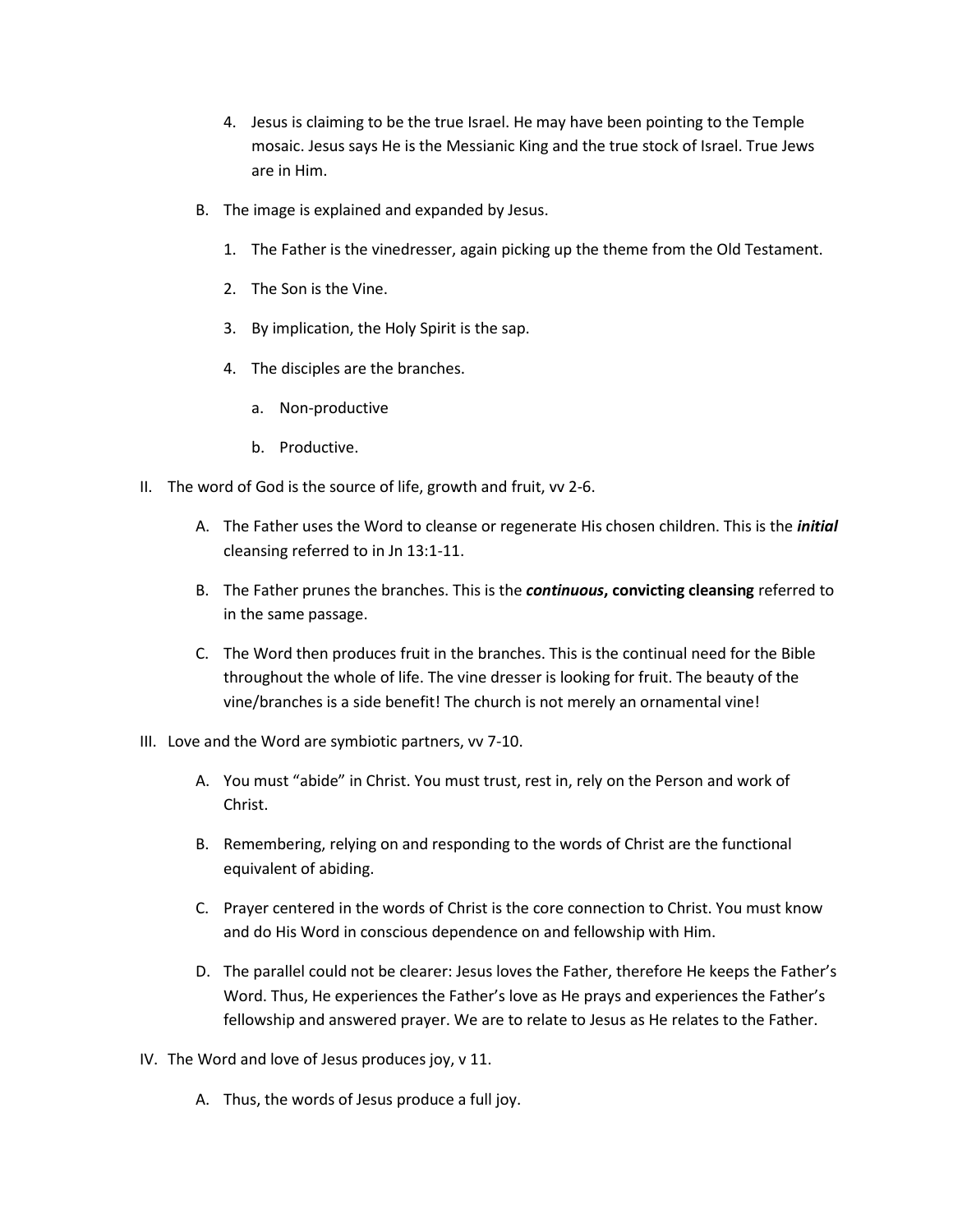- B. It is the joy He has with the Father and which He now shares with us.
- C. This joy can be full to overflowing.
- D. This joy is the result of zeal = a dogged, determined to do the Fathers will and *NOT* an emotional high. Ex. In the Temple; in the Garden. Heb 12:1-2. While integrally and intimately related zeal and emotions are not the same thing.
- V. This joy leads to sacrificial service/love to the brothers and conflict with the world and comes *ONLY* via His High Priestly work, Jn 15:12-17:26 and chapters 18-21.

# **Exhortation for Life**

- I. You need to start with Jesus Christ.
	- A. You cannot disciple an unbeliever.
	- B. You cannot disciple a dead branch.
	- C. You cannot disciple an unrepentant, un-cleansed branch, cf., *Repentance: Don't Counsel Without It!*
	- D. Union with Christ is not an option. No Vine, no life or fruit.
- II. You need a balanced, nuanced symbiotic cycle.
	- A. We do not want to produce legalistic Pharisees. Self-centered self-righteousness kills.
	- B. We do not want to produce libertine Sadducees. Self-centered self-indulgence also kills.
	- C. There are ditches on BOTH sides of the narrow road that leads to Life!
- III. We must be careful of formulaic answers and cramming individuals into them.
	- A. The Word is needed to convict, cleanse and drive us to cling to Christ, 2 Tim 3:15-17.
		- 1. Reality check
		- 2. Knowledge of sin
		- 3. Conviction of sin
		- 4. Increasing sin
		- 5. Pushing to the cross of Christ
	- B. The Word is needed to conform us to Christ and consume us in His service.
		- 1. Obedience check: convince of guilt